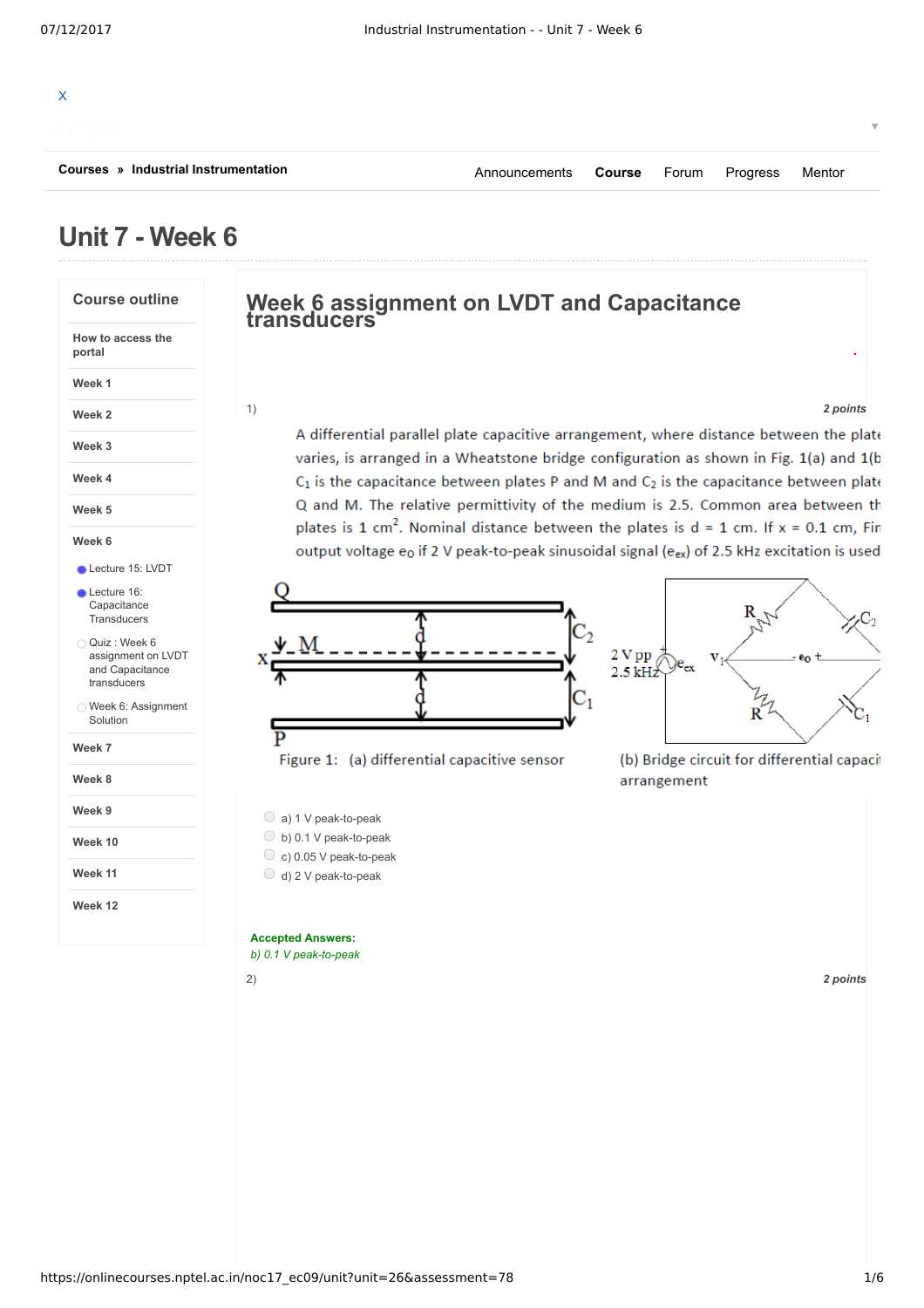### 07/12/2017 Industrial Instrumentation - - Unit 7 - Week 6

A differential capacitive arrangement, as in Figure 1(a), is used with the signal conditioning circuit, in Figure 2, to obtain output voltage V<sub>0</sub>. If maximum non-linearity of 1 % can be tolerated in output  $V_0$ , then find the largest ratio of  $\frac{x}{d}$ .



Find the sensitivity (assuming linear input-output relationship) of  $V_0$  with-respect-to x from the circuit in Figure 2; given  $V_{ex}$  = 2V rms at 10 kHz, R = 10 k $\Omega$ , d = 1 cm. (Vacuum permittivity =  $8.85 \times 10^{-12}$  F/m)

| a) 0.056 V/m |
|--------------|
| b) 0.112 V/m |
| c) $5.6$ V/m |
| d) 11.2 V/m  |

**Accepted Answers:** *a) 0.056 V/m*

4) *4 points*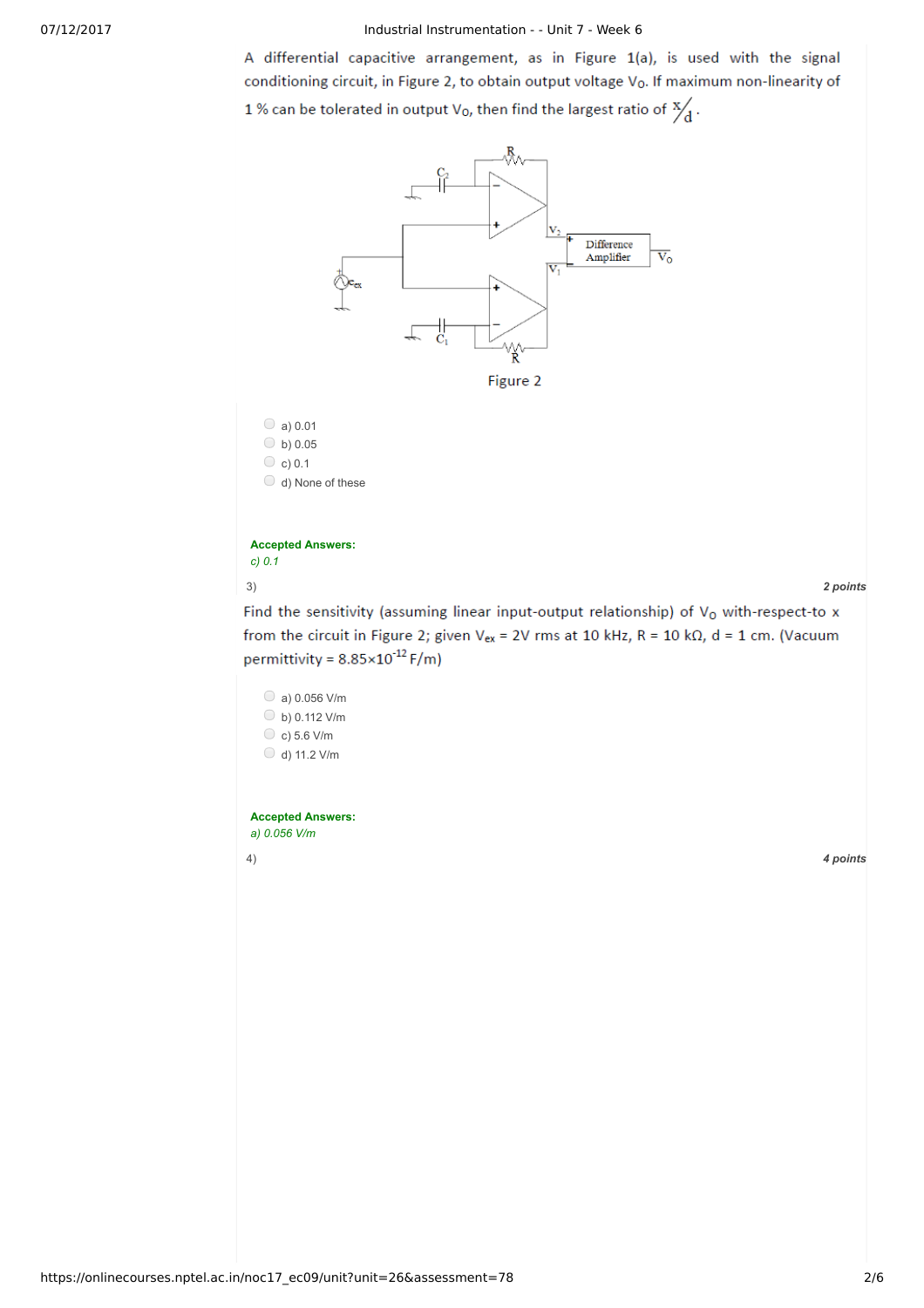The following circuit, in Figure 3(b), is used with the capacitive level measurement system shown in Figure 3(a). Capacitance  $(C_h)$  between the probe and tank well, in Figure 3(a), is giver by,  $C_h = a + b \times h$ ; where, 'a' and 'b' are constants for a particular measuring liquid medium. If a 10V peak-to-peak, 10 kHz sinusoidal excitation signal is used as e<sub>ex</sub>, then which of the following options is the best choice for  $R_f$ ,  $C_f$  (assuming  $C_h$  varies in the range 200 pf to 800 pf).



(Hint: Obtain the expression for  $V_0$  in Laplace domain. Then find which of the following options is the most suitable for expressing  $V_0/e_{ex}$  as only a function of capacitances.

 $\bigcirc$  a) R<sub>f</sub> = 10 kΩ, C<sub>f</sub> = 1 nF  $b)$  R<sub>f</sub> = 100 kΩ, C<sub>f</sub> = 10 nF  $\circ$  c) R<sub>f</sub> = 100 kΩ, C<sub>f</sub> = 470 pF  $\odot$  d) R<sub>f</sub> = 220 kΩ, C<sub>f</sub> = 100 pF

**Accepted Answers:** *b)*  $R_f = 100$  kΩ,  $C_f = 10$  nF

5) *2 points*

#### Answer questions 5 to 9 based on Figure 4

A LVDT is to be designed with the following specifications (Refer to Figure 4):

Range of operation: ± 10 mm; Maximum frequency of displacement: 1 kHz; Supply voltage: 5 rms; maximum non- linearity: 1 %; wire used for windings: 19 SWG (wire diameter: 1.016 mm)

There are 1 primary and 2 secondary windings of inner diameter d<sub>i</sub> and outer diamet

$$
d_0
$$
. Output voltage is given by,  $e_0 = e_1 - e_2 = \omega I_p \left[ \frac{4\pi N_p N_s \mu_o L_p \times x}{3\sin(\frac{d_o}{d_i})} \left( 1 - \frac{x^2}{2L_p^2} \right) \right].$ 

Where,  $x -$  displacement of the core from null position;  $\omega$  – frequency of excitation signal;  $L_P$  – current in primary winding;  $N_P$ ,  $N_S$  – number of turns in primary and seconda windings;  $\mu_o$  – permeability of free space  $(4\pi \times 10^{-7} \text{ H/m})$ .

It is also given, 
$$
\frac{d_i}{L_a} \approx 0.1
$$
;  $\frac{d_o}{d_i} = 4$ ;  $L_a = 3L_p$ ;  $L_g \ll L_p$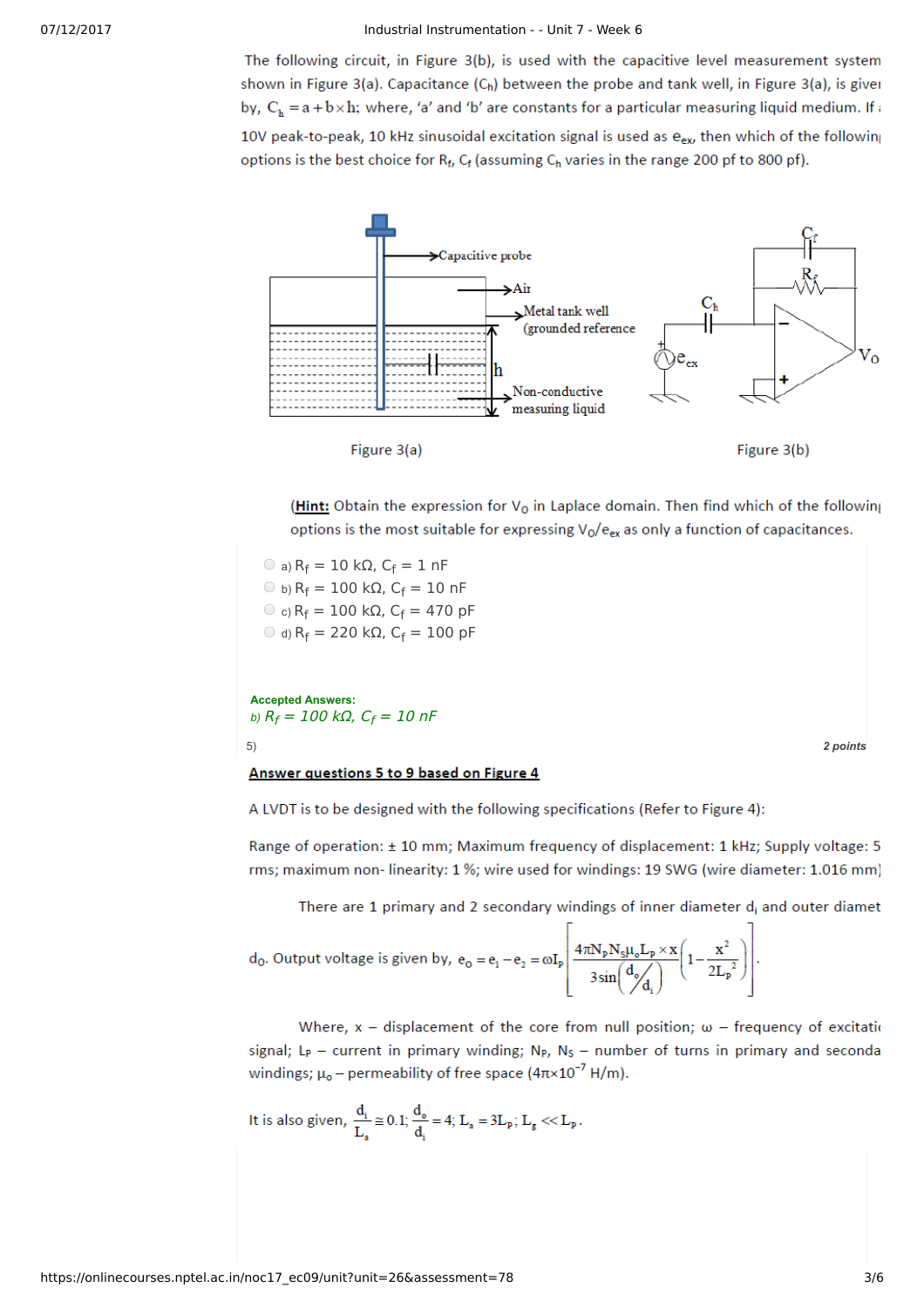### 07/12/2017 Industrial Instrumentation - - Unit 7 - Week 6



Figure 4

Find the following parameters:-

#### 5. Length (Lp) of the primary

(Hint: Observe the expression of e<sub>0</sub> above and given maximum non-linearity)

| a) 500 mm   |
|-------------|
| b) 22.36 mm |
| c) 44.72 mm |
| d) 70.7 mm  |
|             |

**Accepted Answers:** *d) 70.7 mm*

6) *2 points*

## Length (L<sub>s</sub>) of each of the secondary

(Hint: Find expression for L<sub>s</sub> from different length parameters (i.e., L<sub>a</sub>, L<sub>p</sub> and x) given in Figure 4